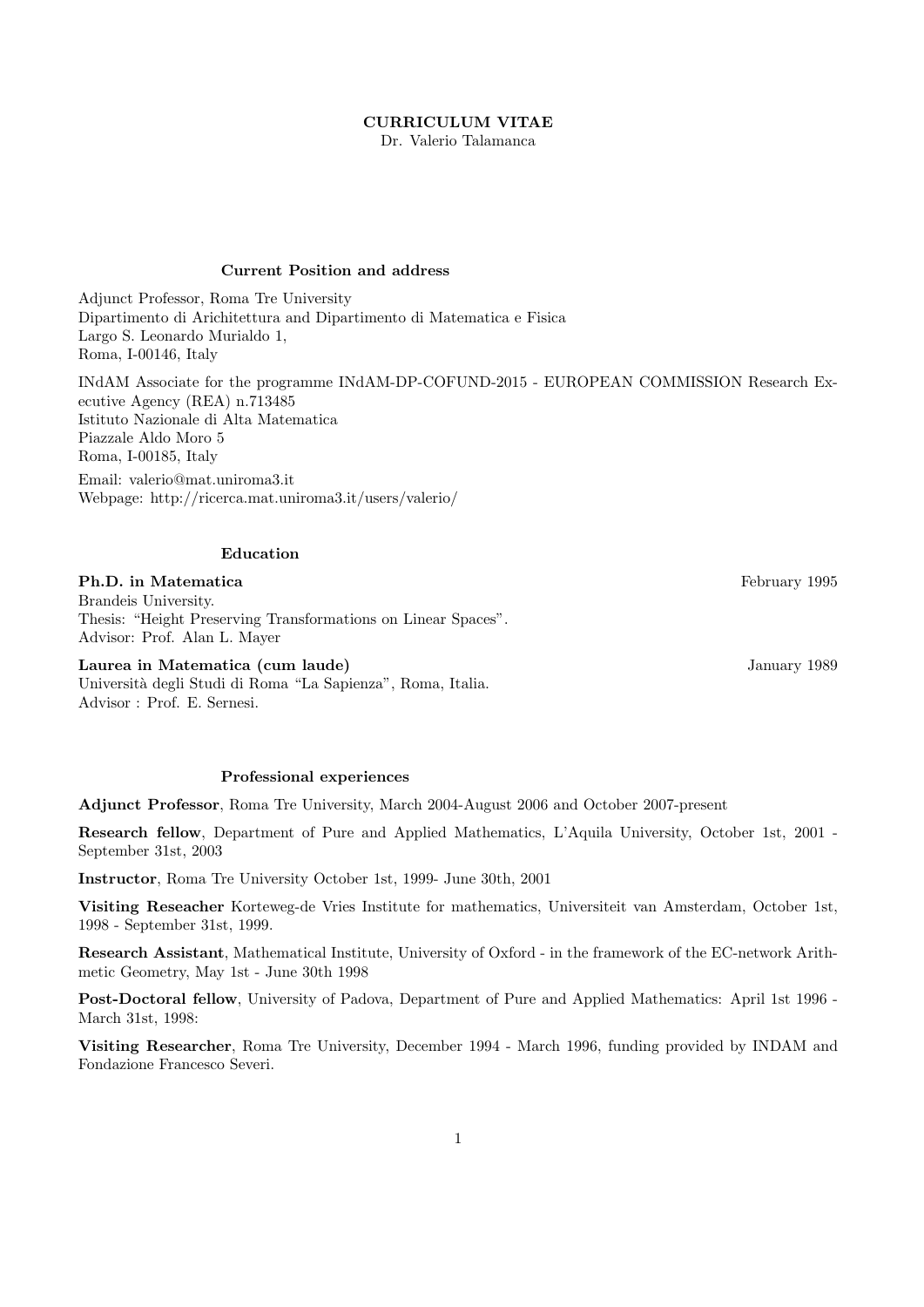### Research Interest

Number theory, Arithmetic geometry, Algebraic geometry, Dynamical system, in particular

- Height functions on linear spaces and semismple algebras over global fields
- Height functions on linear algebraic groups
- Abelian varieties
- Arithmetic of dynamical systems

#### Fellowships and Awards

Fellowship of the Italian National Research Council 1998-99

Fondazione F. Severi Prize for young mathematicians 1995

Senior fellowship of the Istituto Nazionale di Alta Matematica 1994

Fellowship of the Italian National Research Council for studying abroad 1991-93

### International Cooperation

#### Member of the West Asian Mathematical school committee 2018-

Member of the Scientific Committee for the CIMPA research school on Group Actions in Arithmetic and Geometry Universitas Gadjah Mada Yogyakarta, Indonesia February 17-28, 2020

Member of the Scientific Committee for the CIMPA research school on Elliptic curves: arithmetic and computation Universidad de la República, Montevideo, Uruguay February 11 - 22, 2019

Member of the Scientific Committee for Emil Artin International School in Mathematics for Students A Wams school on The mathematics of Artin's conjectures Yerevan State University, Yerevan, Armenia May 21th-25th, 2018

Member of the Scientific Committee for the CIMPA research school on Explicit Number Theory, The University of the Witwatersrand, Johannesburg, South Africa January 8th- 19th, 2018

Member of the Scientific Committee for the joint CIMPA-ICTP research school on Artin L-functions, Artin's primitive roots conjecture and applications, Nesin Mathematical village, Sirince, Turkey, May 29th- June 12, 2017

Member of the Scientific Committee for the WAMS research school on Topics in algebraic number theory and Diophantine approximation, Mathematics Department, College of Science, Salahaddin University- Erbil, Kurdistan Region/IRAQ, March 12th - 17th, 2017.

Member of the Scientific Committee for the joint CIMPA-ICTP research school on Lattices and applications to cryptography and coding theory, Ho Chi Minh University of Pedagogy, Ho Chi Minh City, Vietnam, August 1st - 12th, 2016

Member of the Scientific Committee for the joint CIMPA-ICTP-UNESCO-MESR-MINECO-PHILIPPINES research school on Algebraic Curve over Finite Fields, University of the Philippines Dillman, Manila, July 22nd - August 2nd 2013

#### Publications

Symmetries for heights on split tori, Journal de Théorie des Nombres de Bordeaux, 30, no.1 (2018), pp. 41-57.

Folding cubic roots: Margherita Piazzolla Beloch's contribution to elementary geometric constructions, (with Paola Magrone) Proceedings of the16th Conference on Applied Mathematics (APLIMAT 2017), Slovak University of Technology, Bratislava, Slovak Republic, January 31st - February 2nd, 2017, ISBN: 978-1- 5108-3698-3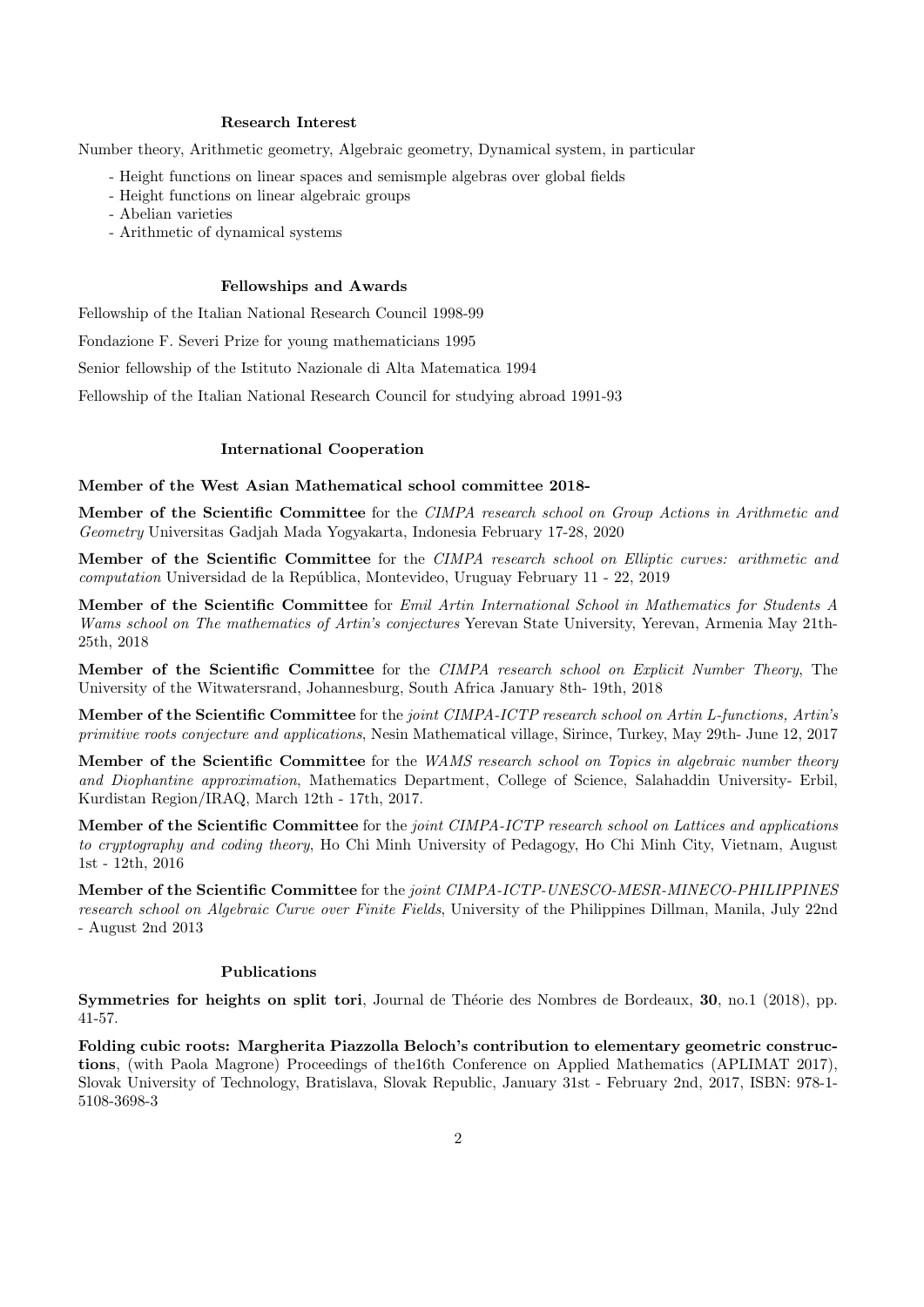Canonical heights over global function fields Riv. Mat. Univ. Parma (new series) Vol 7 (2016) pp. 247-258 (Proceeding of the Third Italian Number Theory Meeting)

Modelli geometrici per nuvole di punti, (with Corrado Falcolini) in "Atti del Convegno 2015, Mathematica Italia User Group Meeting, Napoli 28-29 Maggio 2015"CD-ROM, ISBN 978-88-96810-04-0.

Prodromes of a theory of heights on non-commutative separable K-algebras, "Proceedings of the Second Italian Conference in Number Theory, Parma (Italy) 13-15 November 2003"Riv. Mat. Univ. Parma: (7) 3\* (2004)

The Canonical Height of a finite étale  $K$ -algebra, "Number theory, Proceedings of the VII Meeting of the Canadian Number Theory Association, Montreal 2002", CRM Proceedings & Lectures notes vol 36, American Mathematical Society, 2004, pp 295-303, .

A Gelfand-Beurling formula for heights on endomorphisms rings, Journal of Number Theory, n. 1, vol 83 (2000), pp. 91-105

A Note on Height Pairings on Polarized Abelian Varieties, Atti dell'Accademia Nazionale dei Lincei, Rendiconti Lincei, Matematica e Applicazioni, 1999, serie IX - volume X - Fascicolo I, pp. 57-60

Height preserving linear transformations on semisimple K-algebras, Proceedings of the  $XIX^{\text{eimes}}$ Journées Arithmétiques, Collectanea Mathematica, Vol. XLVIII (1997), fasc. 1-2, pp 217-234,

An Introduction to the theory of height functions, Proceedings of"Primo Incontro Italiano di Teoria dei Numer", Rendiconti del Seminario Fisico e Matematico di , Rendiconti del Seminario Fisico e Matematico di Torino, Vol. 53 (1995) n.4, pp 437-453

#### Editorial services

Editor (with Marina Monsurrò, Francesco Pappalardi and Alessandro Zaccagnini) of the *Proceedings of the 4th* mini symposium of the Roman Number Theory Association, Università Roma Tre, April 18th-20th, 2018, IF PRESS, ISBN 978867881710

Editor (with Marina Monsurrò, Francesco Pappalardi and Alessandro Zaccagnini) of the Proceedings of the 3rd mini symposium of the Roman Number Theory Association, Università Roma Tre, April 26th, 2017, IF PRESS, ISBN 9788867881130

Editor (with Marina Monsurrò, Francesco Pappalardi and Alessandro Zaccagnini) of the *Proceedings of the 2nd* mini symposium of the Roman Number Theory Association, Università Roma Tre, April 26th, 2016, IF PRESS, ISBN 9788867881130

Editor (with Marina Monsurrò and Francesco Pappalardi) of the *Proceedings of the 1st mini symposium of the Ro*man Number Theory Association, Università Europea di Roma, May 7th, 2015, IF PRESS, ISBN 9788867880775

Guest editor (with René Schoof) of the proceedings of the  $XXI^{\text{èmes}}$  Journèes Arithmètiques, Journal de Thèorie des Nombres de Bordeaux, Vol. 13, Fasc. 1, 2001

#### Invited seminar and short courses

Heights on elliptic curves, short course held at the CIMPA research school on Elliptic curves: arithmetic and computation Universidad de la República, Montevideo, Uruguay February 11 - 22, 2019

Large primes and where to find them, The Eleventh International Conference on Mathematics and Mathematics Education in Developing Countries The National University of Laos, Laos, 2-4 Novembre 2018

An height pairing on split tori International Conference on Class Groups of Number Fields and Related Topics-2018, Harish-Chandra Research Institute, Allahabad, India, 8-11 Ottobre 2018

Cube duplication via paper folding, The Tenth International Conference on Science and Mathematics Education in Developing Countries, Mandalay University, Mandalay, The Republic of the Union of Myanmar, November 10-12, 2017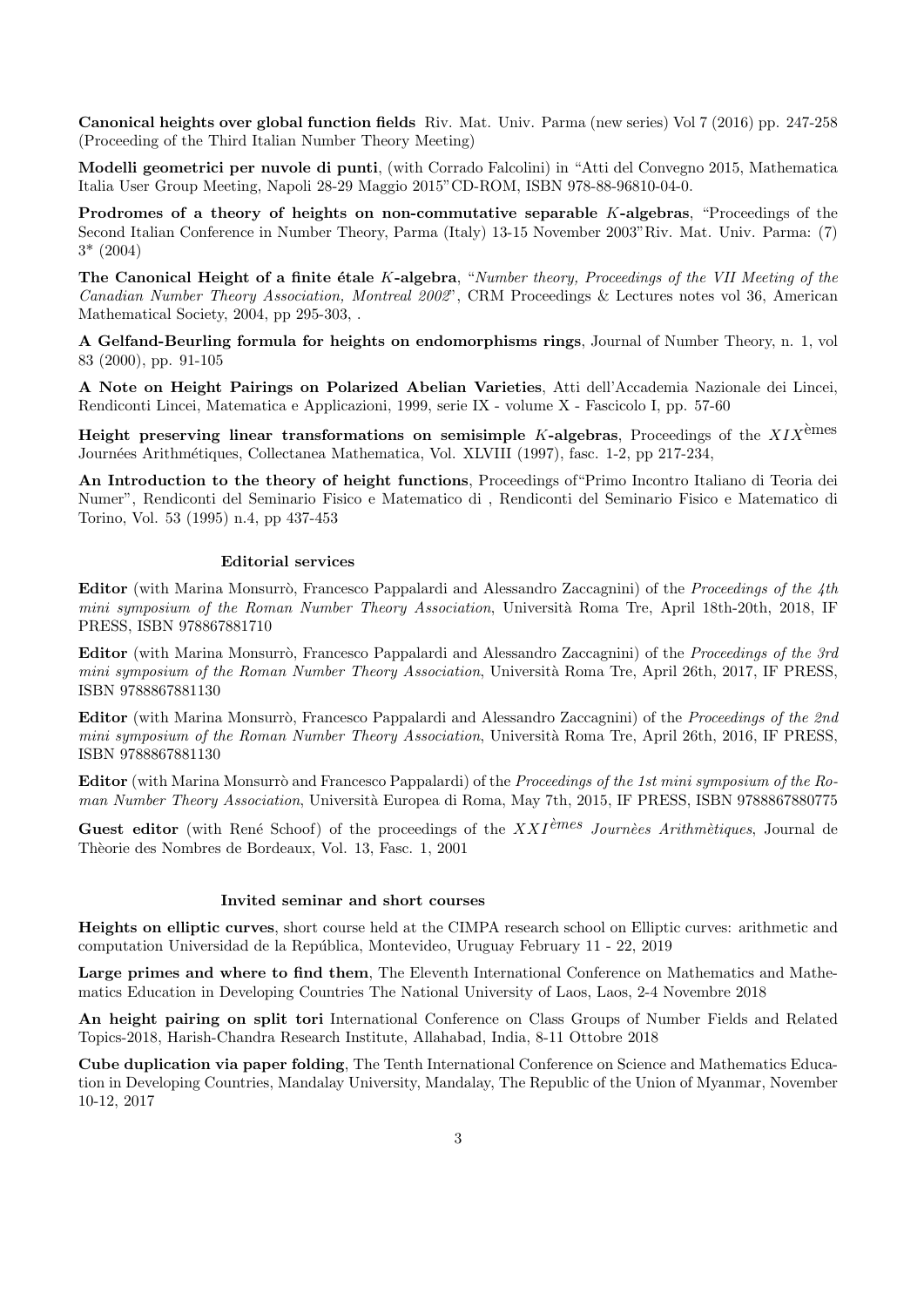Groups and algebraic methods in number theory short course held at "Emil Artin International School in Mathematics for Students a Wams school on The mathematics of Artin's conjectures " Yerevan State University, Yerevan, Armenia May 21 th- 25th, 2018

Introduction to Algebraic Number Theory, short course held at the CIMPA research school on Explicit Number Theory, The University of the Witwatersrand, Johannesburg, South Africa, 8 - 19 Gennaio 2018

Elliptic curves, short course held at the joint CIMPA-ICTP research school on Artin L-functions, Artin's primitive roots conjecture and applications, Nesin Mathematical village, Sirince, Turkey, May 29th- June 12, 2017

Mahler measure of polynomials, short course held at the WAMS school Topics in algebraic number theory and Diophantine approximation, Mathematics Department, College of Science, Salahaddin University- Erbil, Kurdistan Region/IRAQ, March 12th - 17th, 2017.

Lattices and modular forms, short course held at the *joint CIMPA-ICTP research school on Lattices and* applications to cryptography and coding theory, Ho Chi Minh University of Pedagogy, Ho Chi Minh City, Vietnam, August 1st - 12th, 2016

Origami e numeri costruibili, Seminari Formulas, Roma, March 26 2015.

Algebraic curves short courses held at the *joint CIMPA-ICTP-UNESCO-MESR-MINECO-PHILIPPINES* research school on Algebraic Curve over Finite Fields, University of the Philippines Dillman, Manila, July 22nd - August 2nd 2013

Dalle ellissi alle curve ellittiche, Seminari Formulas, Roma, April 23 2013.

The Chebotarëv theorem Sa Conjectura de Catalan, Menorca, 1-5 settembre 2004.

Heights on finite dimensional separable K-algebras, Number theory seminar, Università di Tor Vergata, Febraury 6 2004.

A Gelfand-Beurling formula for height on endomorphisms rings, Intercity Number Theory Seminar, Rijksuniversiteit Leiden, October 2 1998.

Altezze su spazi lineari I&II, Dipartimento di Matematica, Università di Padova, Ottobre 1996

Una Introduzione alla Teoria delle Altezze, Primo Incontro Italiano di Teoria dei Numeri, Roma, January 3-5 1995

Sulla Teoria delle Altezze, Giornate di Geometria Algebrica II, Università di L'Aquila, January 1994

# Contributed talks

Folding cubic roots: Margherita Piazzolla Beloch's contribution to elementary geometric constructions,16th Conference on Applied Mathematics (APLIMAT 2017), Slovak University of Technology in Bratislava, Slovacchia, 31 Gennaio - 2 Febbraio 2017.

On canonical heights on endomorphisms rings over global function field, Terzo Incontro Italiano di Teoria dei Numeri, 21-24 Settembre, Centro De Giorgi, Pisa.

**Symmetries for heights on split tori**,  $XXIX^{\text{eimes}}$  Journées Arithmétiques, Debrecen, 6 -10 luglio 2015.

Canonical heights on Endomorphism rings and étale algbras over global function fields,  $XXVII$ th Journées Arithmétiques, Vilnius, June 26 - July 1 2011.

Prodromi di una teoria delle altezze su K-algebre separabili non commutative, Secondo convegno Italiano di Teoria dei Numeri, Parma, November 13-15 2003.

Heights on finite étale K-algebras, comunicazione al Canadian Number Theory Assiociation VII Meeting, Montreal, May 19-25 2002.

**Homogenous heights for linear transformations,**  $XX$ èmes Journées Arithmétiques 97, Limoges, September 16-20 1997.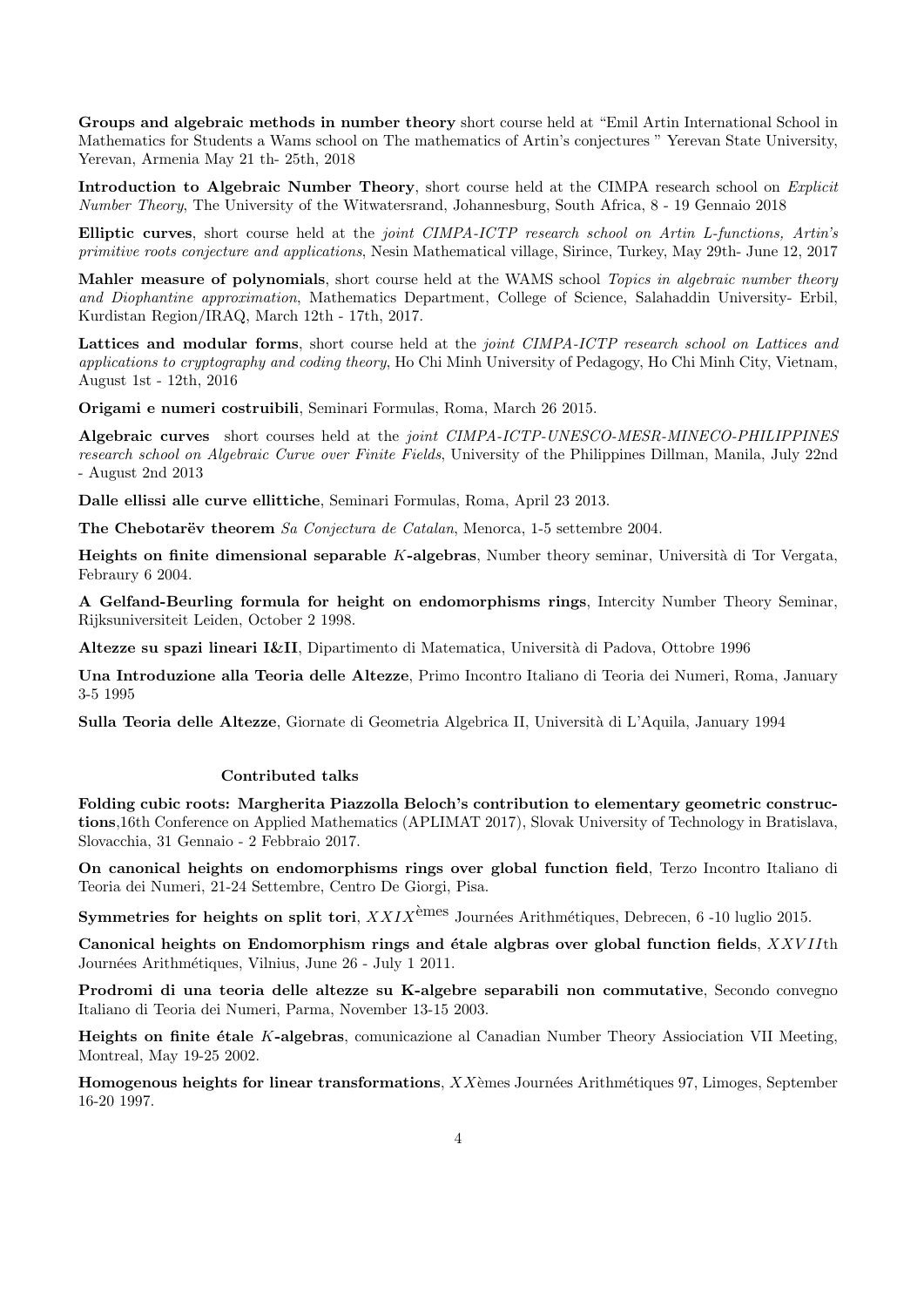Height preserving linear transformations on semisimple K-algebras,  $XIX$ èmes Journées Arithmétiques, Barcelona, July 16-20 1995.

### Professional activities and services

Member of the organizing committee for the Fifth mini symposium of the Roman number theory association, Roma Tre University, April 10-12, 2017

Member of the scientific committee for the Second International confernece of Mathematics, College of Science, Salahaddin University- Erbil, Kurdistan Region/IRAQ, 2-5 February 2019

Member of the organizing committee for the Fourth mini symposium of the Roman number theory association, Roma Tre University, April 18-20, 2018.

Member of the local organizing committee for *Numeration 2017*, Università Roma Tre, June 5th-9th, 2017.

Member of the organizing committee for the Third mini symposium of the Roman number theory association, Roma Tre University, April 6, 2017.

Member of the local organizing committee for Leuca2016, Celebrating Michel Waldschmidt's 70th birthday June 13-17 2016, Marina di San Gregorio, Pat (Lecce),

Member of the organizing committee for the Second mini symposium of the Roman number theory association, Roma Tre University, April 26, 2016.

Member of the organizing committee for the First mini symposium of the Roman number theory association, Universit`a Europea di Roma, May 7, 2015

Organizer (with Paola Magrone) for the "Seminari Formulas", Roma Tre University, 2013-15.

Organizer (with Laura Tedeschini Lalli) for the "Seminari Formulas", Roma Tre University, 2010.

Member of the local organizing committee of the"Meeting on Algebric Varieties", Roma Tre University, 18-20 Dicembre 2003.

Organizer (with Emilio Musso) for the Geometry seminar, Universit`a di L'Aquila 2001-2003

### Professional associations

Member of the Centre International of Mathematiques Pures and Appliques President of the Roman Number Theory Association Member of the American Mathematical Society Member of the Unione Matematica Italiana

### Teaching experience

### Courses

- Istituzioni di Matematiche II, Architecture Department, Roma Tre University, 2014-2016,

- Istituzioni di Matematiche I, Architecture Department, Roma Tre University, 2007-2014 and 2004-2006

- Matematica I, Cdl in Scienze Geologiche, Roma Tre University, 2004-2006

#### Short courses

- Plane curves, Mathematics Department, Roma Tre University, spring 1998

- Arithmetic Applications of complex function theory Mathematics Department, Roma Tre University, spring 1997

- Moduli of elliptic curves over **C** Mathematics Department, Roma Tre University, spring 1996